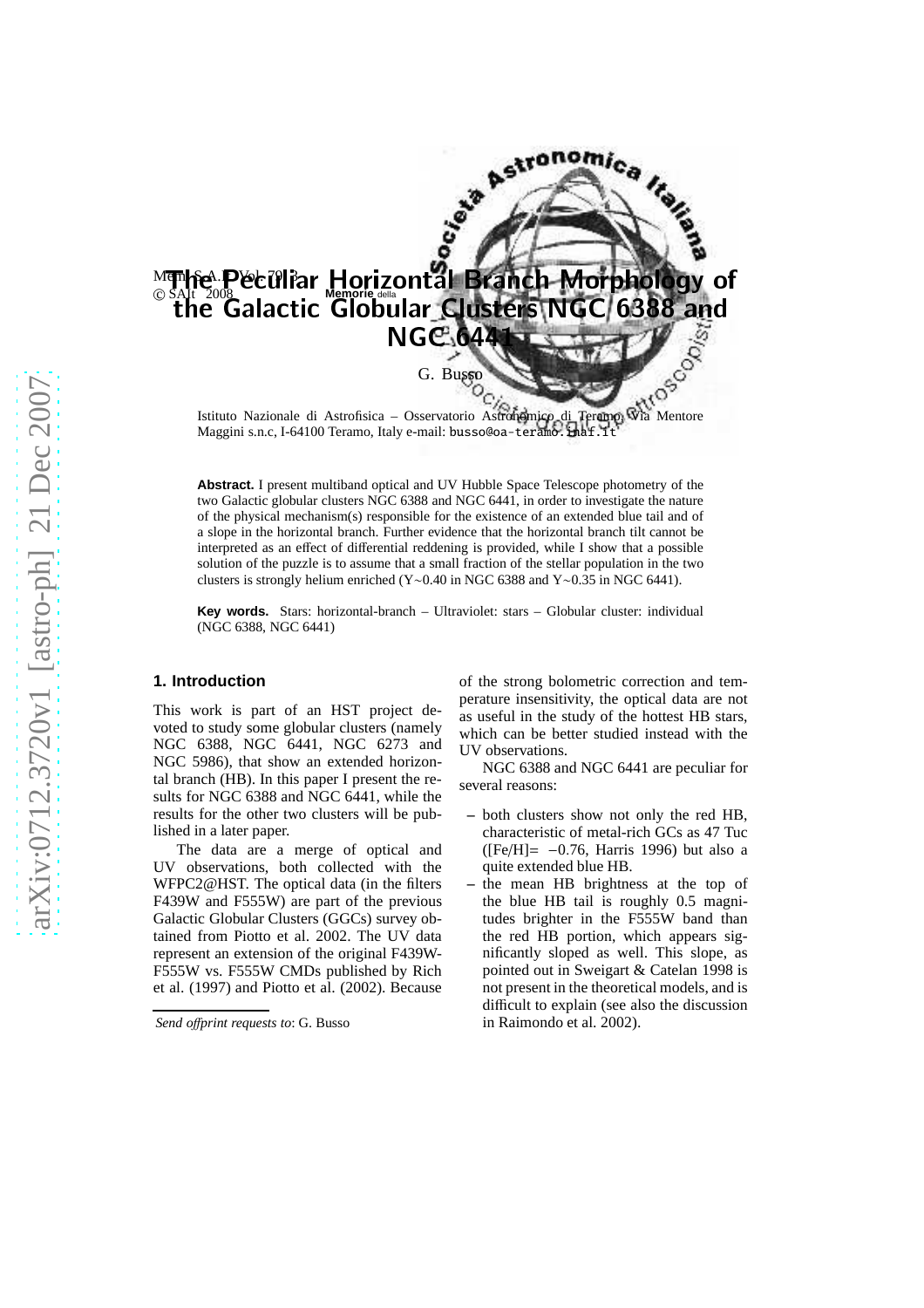**Table 1.** Fundamental parameters of NGC 6388 and NGC 644[1](#page-1-0)<sup>1</sup>.

|             | NGC 6388 | <b>NGC 6441</b> |
|-------------|----------|-----------------|
|             | 345.56   | $-353.53$       |
|             | $-6.74$  | $-5.01$         |
| $d_{\odot}$ | 10.0     | 11.7            |
| [Fe/H]      | $-0.60$  | $-0.53$         |
| $E(B -$     | 0.37     | 0.47            |

In an attempt to interpret the occurrence of the blue tail along the HB as well as of its tilted morphology, many non-canonical scenarios and/or observational effects have been suggested, as for example the initial He abundance, a spread in metallicity, differential reddening, rotation, etc. (see Catelan 2007 for a review).

The main parameters of NGC 6388 and NGC 6441, as given by Harris (1996, in the 2003 revision), are summarized in Table 1. The data come from HST/WFPC2 observations; in all cases, the PC camera was centered on the cluster center. The photometric reduction was carried out using the DAOPHOTII/ALLFRAME package (Stetson 1987, 1994). For more details about the data reduction see Busso et al. 2007.

## **2. The color-magnitude diagrams**

In Fig. [1](#page-2-0) the optical and UV band CMDs for both clusters are shown. The most relevant, common properties of these two clusters are the occurrence of an extended HB, and the tilt of the HB, as explained before. However, the HB morphology in the optical CMDs show also some differences: the blue HB appears more populated and extended in NGC 6388 than in NGC 6441; in the CMD of NGC 6441 there is a gap at  $F555W \approx 18.5$ ; no such gap is visible in the HB of NGC 6388, which, instead seems to show a gap at  $F555W \approx 19.8$ ; there is a large color spread at the hot end of the observed HB sequence, of the order of ∼ 0.5 magnitudes in *F*255*W* − *F*336*W*, larger than the photometric errors (less than 0.1 magnitudes).

# 2.1. Differential reddening

Both clusters are affected by a sizeable amount of differential reddening (Piotto et al. 1997, Raimondo et al. 2002). In order to estimate the size of this effect, I divided the Planetary Camera field into 16 regions of  $9\times9$  arcsec<sup>2</sup>, and, for each region, the corresponding CMD has been plotted (not shown here, see Fig. 4 of Busso et al. 2007). A slope in the HB consistent with that observed for the whole sample is evident also in those regions where the narrowness of the red giant branch suggests that no strong residual differential reddening is present, forcing to conclude that the sloped HB is the consequence of an intrinsic property of the HB stars in NGC 6388 and NGC 6441 and it is not caused by differential reddening.

#### 2.2. Comparison with the models

The observations were compared with Zero Age Horizontal Branch (ZAHB) models provided by Pietrinferni et al. (2006), supplemented by additional computations performed for this specific project, with a metallicity  $Z=0.008$  and He contents  $Y=0.256$  and an age of about 13Gyr. The reddening and distance modulus values adopted are those for which ZAHB models with the canonical  $Y=0.256$ best fit the empirical distribution of the red HB clump in the (F336W-F439W, F439W) CMD (see Fig. 2), i.e. *E*(*F*439*W* − *F*555*W*)=0.45 and (*m* − *M*)*F*555*<sup>W</sup>* =16.65 for NGC 6388, while for NGC 6441 we adopt  $E(F439W -$ *F*555*W*)=0.48 and (*m* − *M*)*F*555*<sup>W</sup>* =17.4. This arbitrary choice was adopted for the sake of consistency with previous works and because cool ZAHB models should be more reliable than hotter ZAHB models  $(T<sub>eff</sub>$  larger than about 10.000K), since they are not affected by diffusive processes.

Figure [3](#page-3-0) shows a comparison, in the various photometric planes, between the ZAHB models and the HB sequences of NGC 6388

<span id="page-1-0"></span><sup>&</sup>lt;sup>1</sup> 1 and b are respectively galactic longitude and latitude (in degrees),  $d_{\odot}$  is the distance from the Sun (in Kpc), [Fe/H] is the metallicity, and  $E(B - V)$  is the reddening (from the latest version of the Harris 1996 catalog).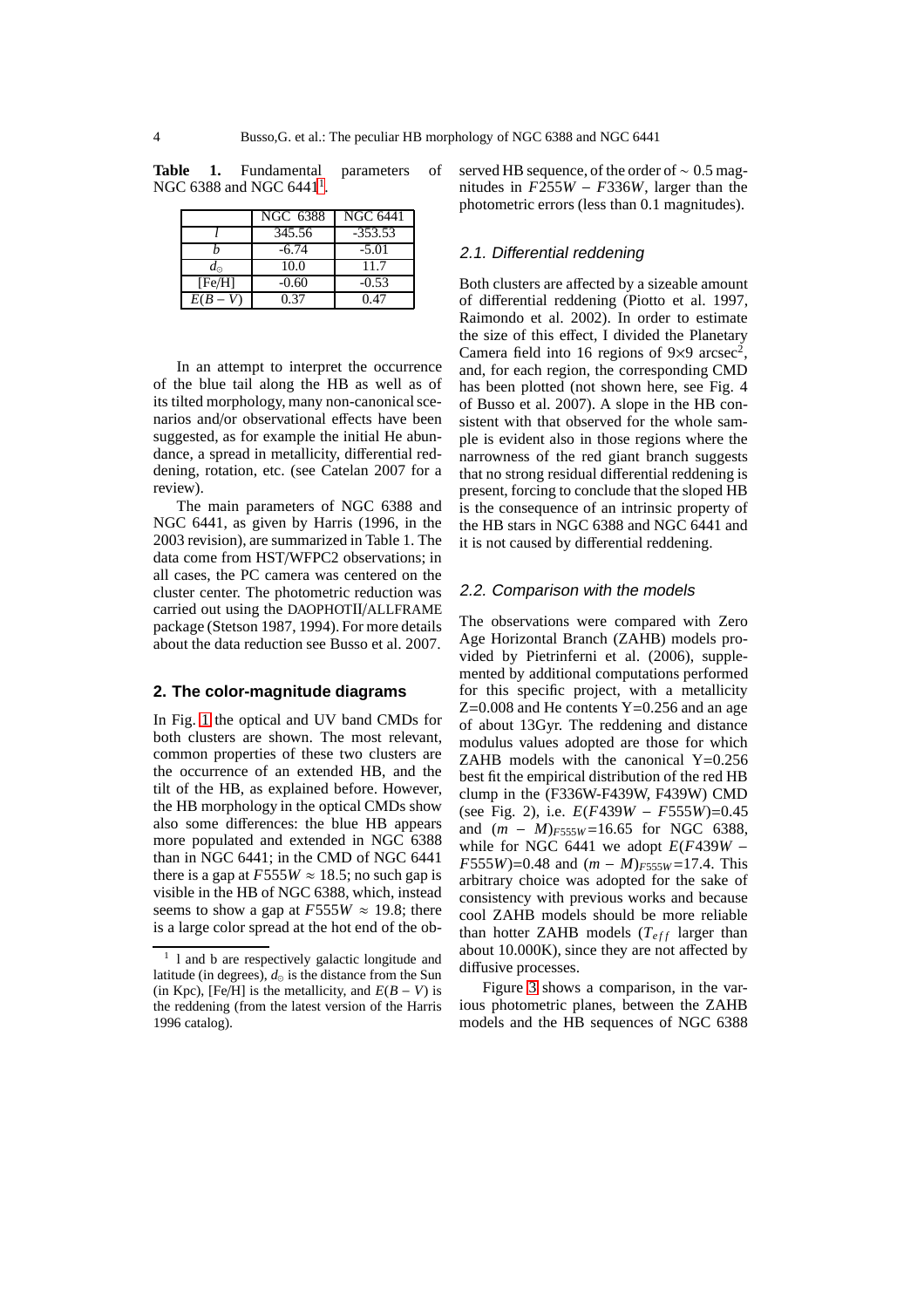

<span id="page-2-0"></span>**Fig. 1.** Optical and UV CMDs for NGC 6388 (upper panels) and NGC 6441 (lower panels). The different symbols refer to the same group of stars appearing both in the optical and UV CMD: filled squares indicate the red HB, open triangles the blue HB, open stars the extended blue HB tail, the green triangles the post HB, the open circle the blue stragglers candidates, and the asterisks are the blue hook candidates.



<span id="page-2-1"></span>**Fig. 2.** (F336W-F439W, F439W) CMD of NGC 6388 and NGC 6441. The reddening and distance modulus values determined by best fitting in this diagram the red clump with the canonical ZAHB models (solid line) for *Y* = 0.256 are labeled. These canonical ZAHB models are plotted by using a solid line.

and NGC 6441. The ZAHB with canonical helium abundance Y=0.256 is plotted in the CMD with a red line. The comparison between theory and observations clearly shows that it is not possible to have an overall fit of the entire HB: a good fit of the red HB do not allow a good fit for the blue part, and vice versa. The striking evidence is that this is true for all combinations of colors and magnitudes, which raises the suspicion that there must be a real mismatch between the canonical ZAHB models and the observed HBs for both clusters. Fig. [3](#page-3-0) shows also that the models with canonical  $Y=0.256$  are not able to reproduce the color of the hottest HB stars in the CMD. This empirical finding could be interpreted as evidence that the effective temperature of these stars is significantly higher than that of the hottest HB models. This occurrence is evident for NGC 6388, but much less clear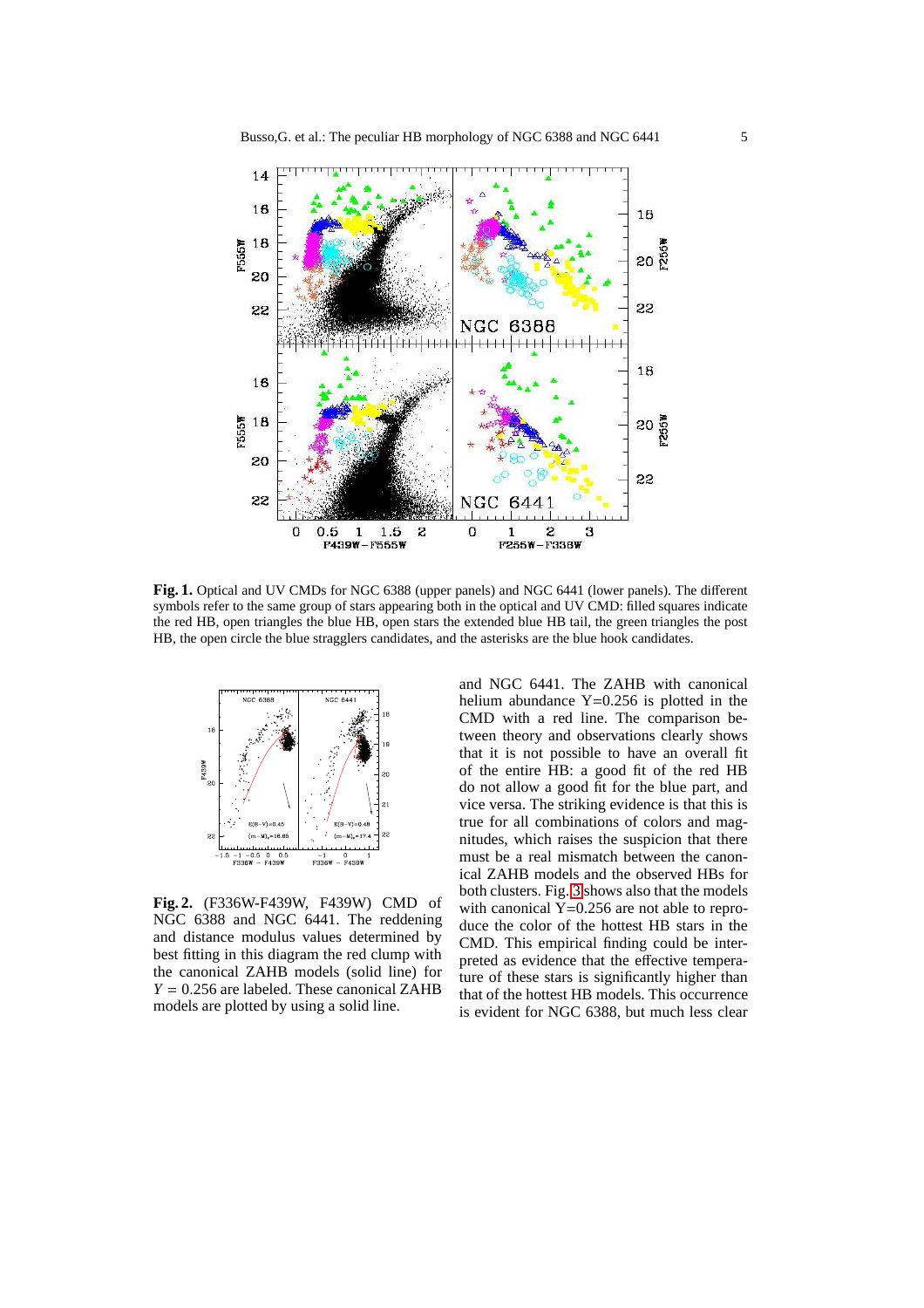

<span id="page-3-0"></span>**Fig. 3.** Top panel: the HBs of NGC 6388 in different photometric planes. The observations are compared with theoretical models for a canonical Y=0.256 (lower red line), for Y=0.30 (middle green line), and for Y=0.40 (top blue line). The shifts applied to the stellar models for the adopted distance modulus and mean reddening are labeled in the figure, and they have been fixed according to the (arbitrary) choice of imposing a best fit between models and the lower envelope of the red HB portion in the (F336W-F439W, F439W) CMD (see Fig. [2\)](#page-2-1). The arrows represent the reddening vector in the different photometric planes. Bottom panel: as in the top panel, but for NGC 6441.

in NGC 6441, which is not surprising, since we already noted that the latter has a much less populated and less extended blue HB. The presence of a possible gap, at *F*555*W* ∼ 19.8, in the case of NGC 6388, just beyond the location of the hottest stars in the canonical models suggests that the stars observed beyond the gap could be blue hook stars, as those ones already observed by D'Cruz et al. (2000) in  $\omega$  Centauri (NGC 5139) and by Brown et al. (2001) in NGC 2808.

#### 2.3. <sup>A</sup> possible solution to the enigma

An interesting scenario that could help to solve the puzzle of the extended and tilted HBs of NGC 6388 and NGC 6441, has recently emerged from some quite unexpected results obtained for the Galactic GCs  $\omega$  Cen and NGC 2808: both show multiple main sequence (Bedin et al. (2004), D'Antona et al. 2005, Piotto et al. 2007) which can be explained assuming that the various sequences are associated to stellar populations characterized by different initial He contents (D'Antona et al. 2005, Piotto et al. 2007).

The fact that, with  $\omega$  Cen and NGC 2808, NGC 6388 and NGC 6441 are between the most massive GCs suggest to associate the anomalously blue and anomalously tilted HBs of NGC 6388 and NGC 6441 to a second generation of stars, strongly He-enriched by pollution from massive and/or intermediate-mass stars of the first star formation burst. A similar suggestion that the presence of a population with He enhancement can explain the anomalous HB of NGC 6388 and NGC 6441 has been recently made also by Caloi and D'Antona (2007). In order to verify this scenario additional sets of low-mass, He-burning models for a metallicity Z=0.008 and inital He contents equal to Y=0.30 and 0.40, were calculated. Fig. [3](#page-3-0) shows a comparison between the observed CMDs and the theoretical models com-